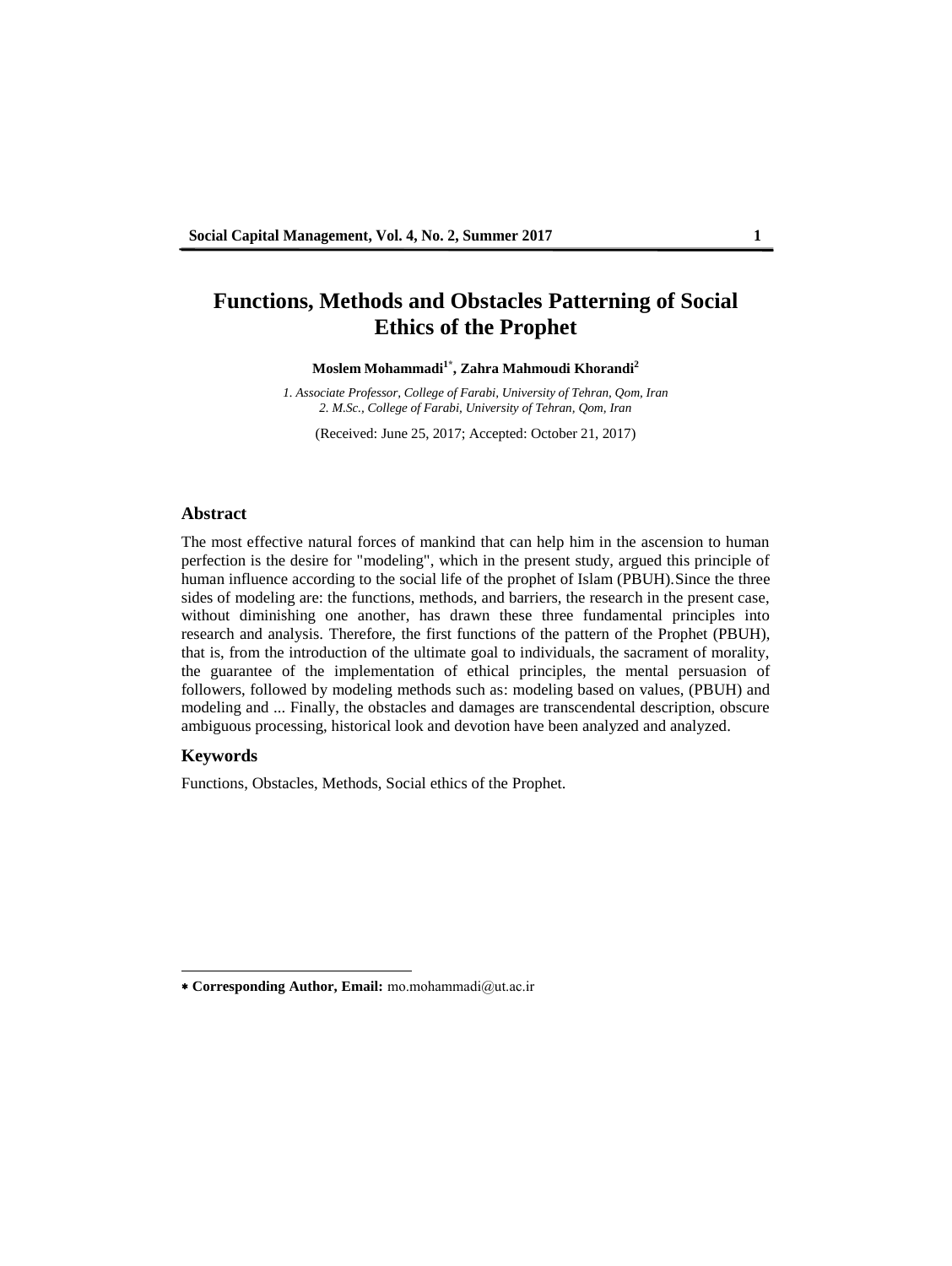# **Modeling the Influencing Factors on Social Responsibility of National Iranian Oil Company**

**Ali Fayyazi Azad<sup>1</sup> , Mohammad H. Rahmati<sup>2</sup> , Hossein Khanifar<sup>3</sup>**

*1. Ph.D. of Public Administration, College of Farabi, University of Tehran, Qom, Iran 2. Assistant Professor, College of Farabi, University of Tehran, Qom, Iran 3. Professor, College of Farabi, University of Tehran, Qom, Iran*

(Received: April 9, 2016; Accepted: March 8, 2017)

### **Abstract**

According to the goal of this research, designing a model of influencing factors on social responsibility of National Iranian Oil Company, first of all, the dimensions and the influencing factors on social responsibility of NIOC is determined by studying the documents and literature study, survey by questionnaire and interview of 29 people in elite group. Meanwhile, Delphi method is used in two stages to obtain the most important dimensions and influencing factors. Based on the conceptual model and for collecting the data, the questionnaire which is prepared by the researcher was sent for 385 of managers and senior experts of NIOC with high reliability and validity. In this stage the Snowballing sampling was used. The data analysis process is done by theme method and structural equation modeling (Amos software). According to the results of the analyzing the questionnaires' data, it has been specified that the beliefs and awareness of managers, training employees, environmental protection, competition, employees' knowledge, community relations and control are the factors which are influence on the social responsibility which is consist of transparency, accountability, Observe ethical-social codes, considering the stakeholders benefits, rules and laws in this regard).

### **Keywords**

 $\overline{a}$ 

Accountability, Corporate social responsibility, Considering the stakeholders benefits, Observe ethical-social codes, Rules and laws, Transparency.

**Corresponding Author, Email:** mhrahmati@ut.ac.ir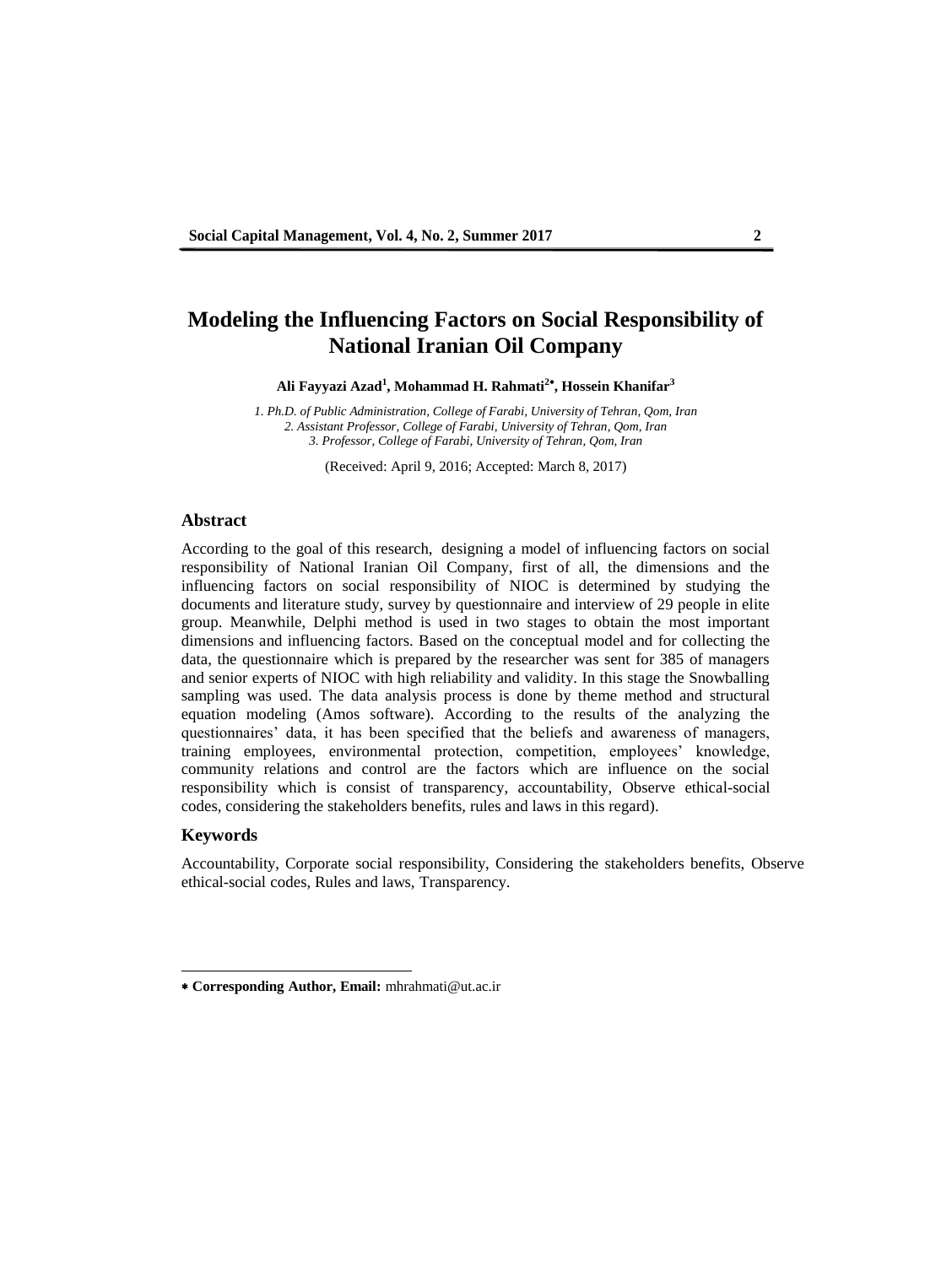# **The Impact of Social Capital on Organizational Health in Public Organizations**

**Saeed Aibaghi Esfahani<sup>1</sup> , Mahdi Sabokro<sup>2</sup> , Mahin Barzegarloo<sup>3</sup> , Mohammad M. Azami<sup>3</sup>**

*1. Assistant Professor, Faculty of Industrial Engineering and Management, Shahrood University of Technology 2. Assistant Professor, Faculty of Economics, Management and Accounting, University of Yazd, Yazd, Iran 3. M.Sc., Faculty of Economics, Management and Accounting, University of Yazd, Yazd, Iran*

(Received: June 18, 2016; Accepted: October 21, 2017)

### **Abstract**

Organizational health is one of the factors which can guarantee the organization's future and also can reflect purposefulness in organizational hierarchy. Meanwhile, it is important to pay attention to the role of human capital and especially social capital. The current study was conducted at the level of governmental organizations in Yazd. The method of the present study is quantitative research that has been conducted in descriptive method. In order to collect data the standard questionnaires was used. The statistical population of this study included all employees of governmental organizations in Yazd (Governorate, Municipality, Management and planning organization, Regional Water Company, General education, Broadcasting organization, and National Gas company and telecommunication department). Available sampling method was used. The Structural equation modeling was used for analyzing the data. The results showed that there is positive relationship between three dimensions of social capital (Relational, Cognitive and Structural) and organizational health and among these the relational dimension of social capital has the most effect on the organizational health of governmental organizations in Yazd.

## **Keywords**

 $\overline{a}$ 

Cognitive dimension of social capital, Organizational health, Relational dimension of social capital, Social capital, Structural dimension of social capital.

**Corresponding Author, Email:** s.aibaghi@shahroodut.ac.ir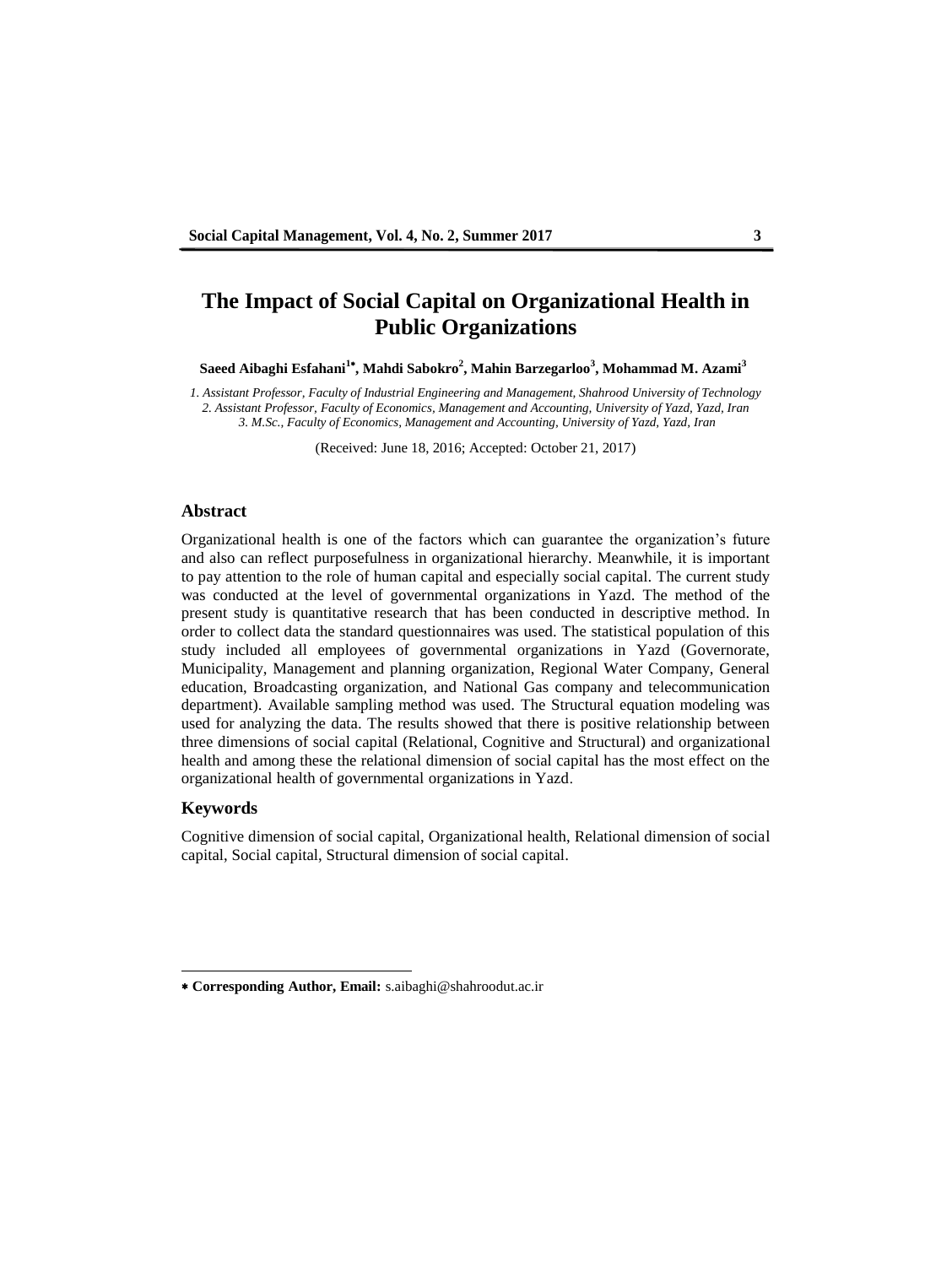# **Human Security and Social Capital (linking indicators)**

#### **Ruhollah Rahami**

*Assistant Professor, College of Farabi, University of Tehran, Qom, Iran* (Received: July 23, 2017; Accepted: October 21, 2017)

# **Abstract**

In recent years, the new concept of human security concurrent with the wave of governments' inclination to adopt new strategies for sustainable development and explicitly in the 1994 report of the United Nations Development Program (UNDP) introduced to the international community, which in its seven dimensions (Food, health, environmental, individual, social and political) influenced the general policies of the state. Also, in sociological discussions, the introduction of social capital has been identified as an emergent and influential source of behavior on the behavior of activists in society, which has an important role on the performance and activity of people in various fields with its main components: trust, norms and social networks. In consideration with active relationship between these two concepts in the field of human sciences and considering the focus of the human security paradigm on securing the people who are the main actors of the community, in the seven dimensions of threats such as solidarity and social security, mental health and individual security, environment, participation and political security, crime and criminal protections, trust and sense of security, the interactions of human security and social capital in the arena of society, can be studied.

## **Keywords**

 $\overline{a}$ 

Human security, Social capital, Mental health, Participation, Environment.

**Author's Email:** rrahami@ut.ac.ir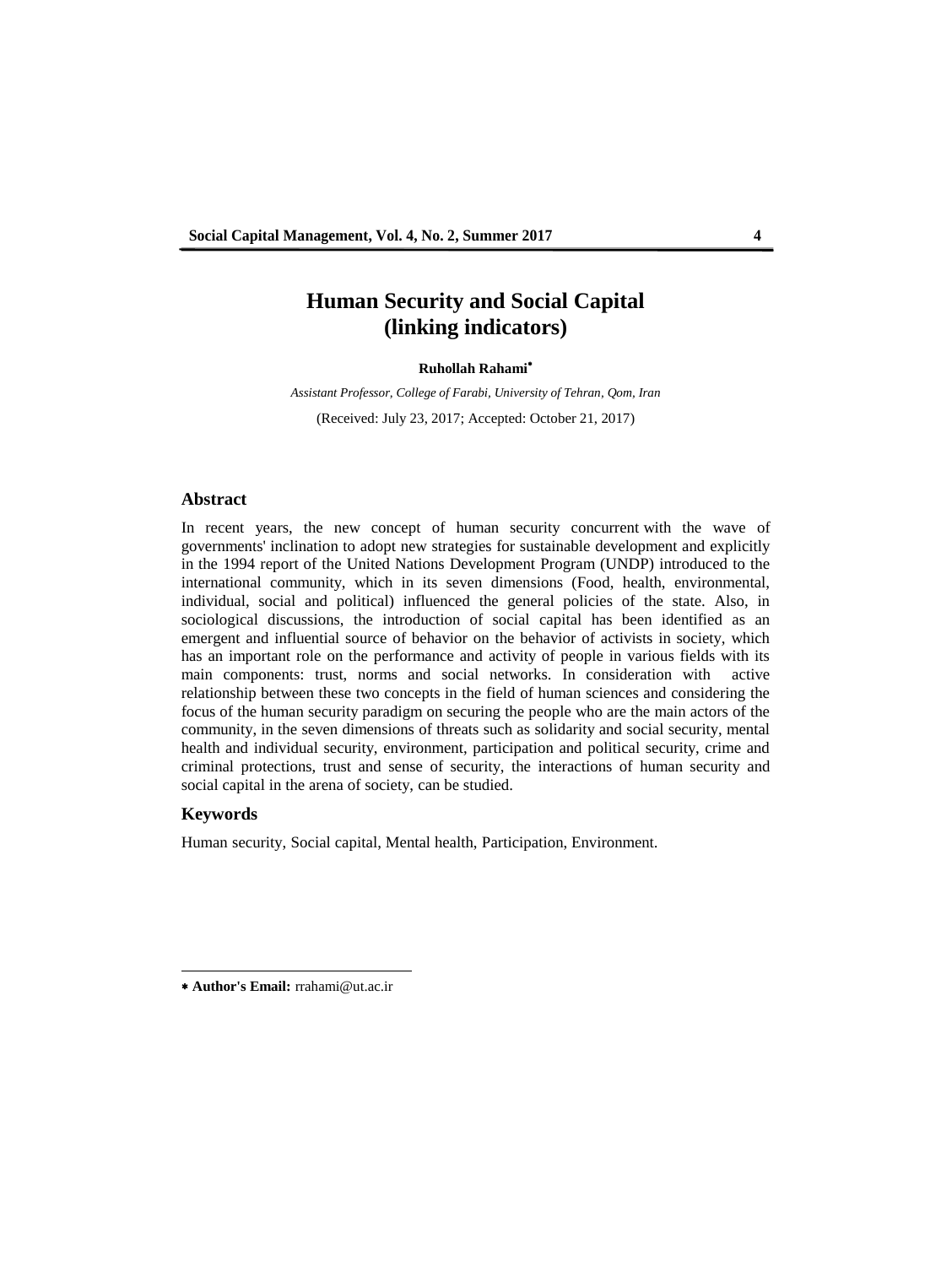# **Ethical Leadership and its Impact on Social Capital in Service Public Organizations (Case: Tehran Central Instruments and Landed Property Registration Department)**

**Mohammad Abdolshah<sup>1</sup> , Mostafa Moghimi<sup>2</sup> , Seyed Amir M. Khatibi<sup>3</sup>**

*1. Assistant Professor, Industrial Engineering Department, Islamic Azad University Semnan Branch, Semnan, Iran 2. MSc. in MBA, Industrial Engineering Department, Semnan University, Semnan, Iran 3. Ph.D Student, Faculty of Economics and Administrative Science, Esfahan University, Esfahan, Iran*

(Received: June 20, 2017; Accepted: October 21, 2017)

## **Abstract**

Ethics is an issue that recently a lot of attention is surrounding social capital. The goal of this study is investigate the role of ethical leadership in the production of social capital in service public organizations on Instruments and Landed Property Registration Department. The sample size of this study is 202 persons of Tehran Central's staff. Instruments are included two specialized questionnaires (social capital and ethical leadership). To analyze the data is used SPSS.22 and PLS. Using structural equation modeling technique, the results showed significant impact of ethical leadership on all three dimensions of social capital (structural dimension, relational dimension, cognitive dimension). This means that using ethical leadership can image a common future for organizational members that create unification between them. Finally, this unification leads members to constructive engagement which is also a win-win relationship among.

## **Keywords**

 $\overline{a}$ 

Cognitive dimension, Ethical leadership, Relational dimension, Social capital, Structural dimension.

**Corresponding Author, Email:** abdolshah@gmail.com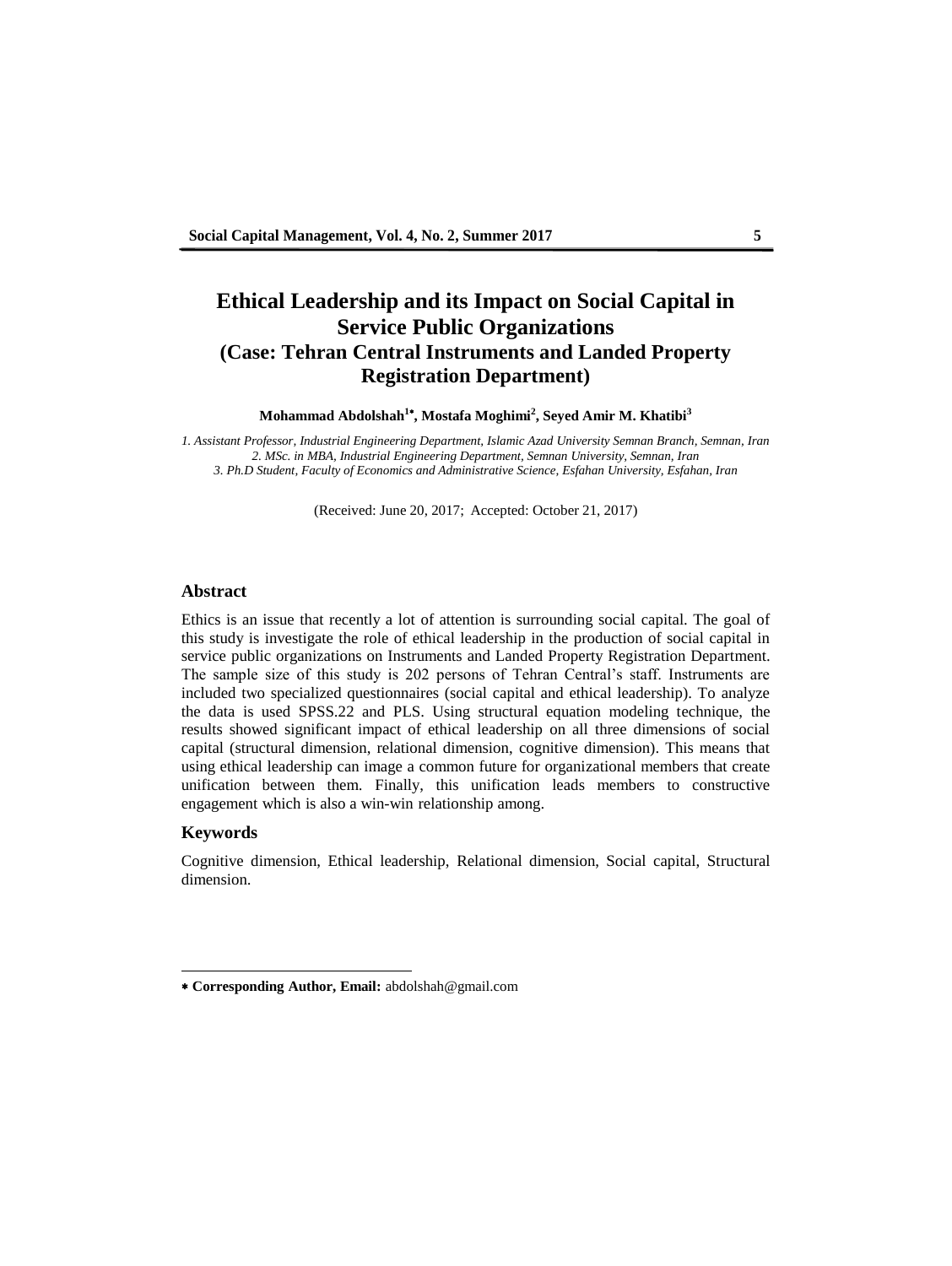# **The Relationship between Social Capital and Law-aversion; Sociological Explanation**

**Siavash Khodayari<sup>1</sup> , Ismail Jehanbakhsh<sup>2</sup> , Mansour Haghighatian<sup>3</sup>**

*1. Ph.D. Student, Faculty of Graduate School, Islamic Azad University, Dehaghan Branch, Dehaghan, Iran 2. Assistant Professor of Sociology, Faculty of Graduate School, Islamic Azad University, Dehaghan Branch, Dehaghan, Iran*

*3. Associate Professor, Faculty of Graduate School, Islamic Azad University, Dehaghan Branch, Dehaghan, Iran*

(Received: June 28, 2017; Accepted: October 21, 2017)

#### **Abstract**

This research aims to investigate the relationship between social capital (Bonding and Bridging) with the law-aversion (subjective and objective) was conducted. And its boundary is the entire province of Ilam. Method: This research is a descriptive study and a tool for collecting information from this questionnaire. The statistical population of the study consisted of all citizens over 18 years old in 1395. The sampling method was a multistage cluster, and a sample size of 384 was determined based on Morgan's table. Data were analyzed using SPSS and Amos software and correlation test. Results: The results of the research indicate that there is a positive relationship and meaningful between Bonding social capital with subjective and objective law-aversion and Bridging social capital of weak with subjective and objective law-aversion there. The results of the structural equation model test show that the Bonding social capital variable explains 68% of the variance of the dependent variable in the society, and the Bridging social capital predicts the variance of 92% variance of the dependent variable of the law-aversion in society. According to the findings of this research, the factors affecting the law-aversion in Ilam province are the erosion of Bridging capital and the overcoming of social capital bonding.

## **Keywords**

 $\overline{a}$ 

Law-aversion, Social capital bonding, Social capital bridging, Social capital.

**Corresponding Author, Email:** esjahan@yahoo.com